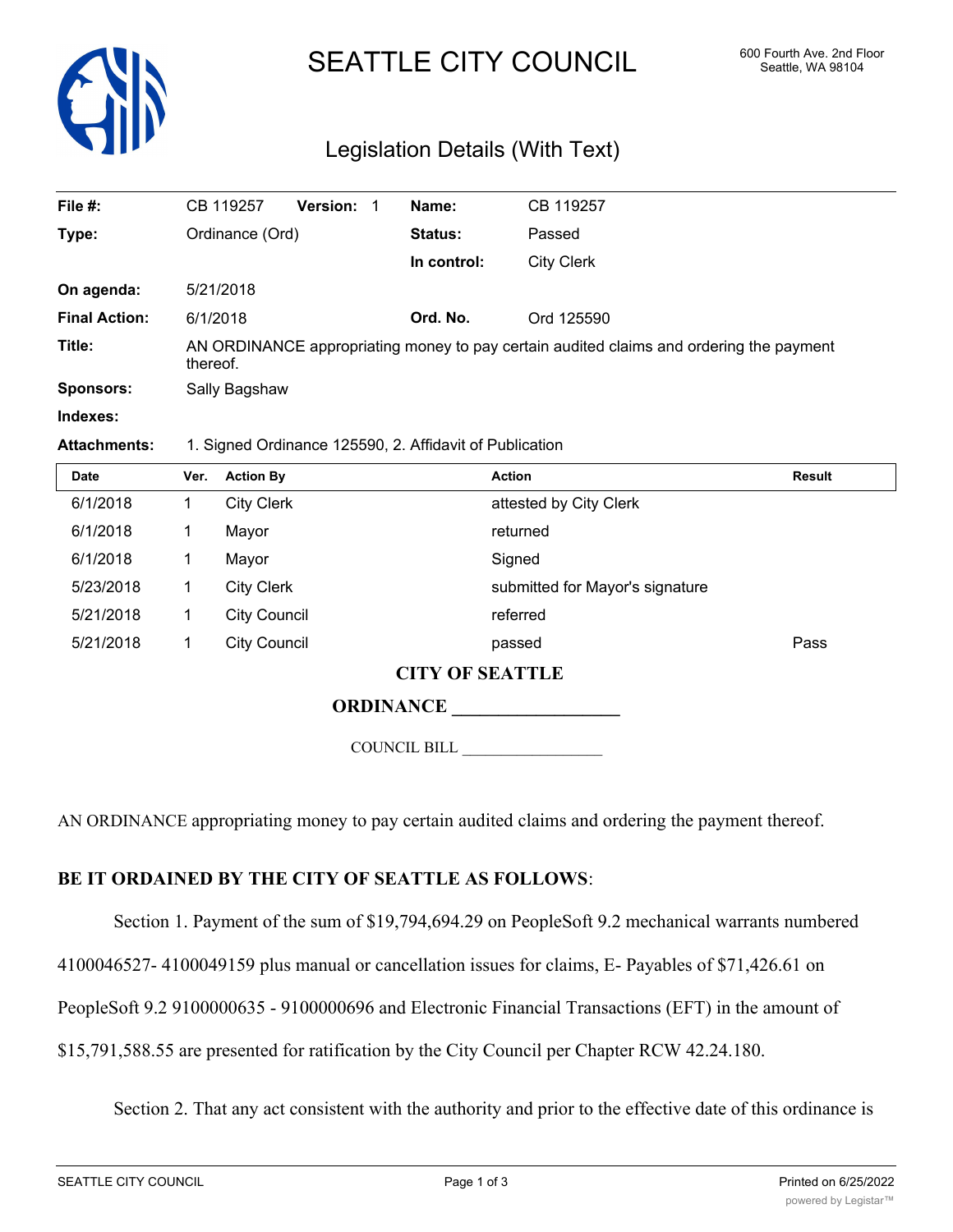hereby ratified and confirmed.

Section 3. This ordinance shall take effect and be in force 30 days after its approval by the Mayor, but if not approved and returned by the Mayor within ten days after presentation, it shall take effect as provided by Seattle Municipal Code Section 1.04.020.

Passed by the City Council the 21st day of May quality 2018, and

Signed by me in open session in authentication of its passage this

21st\_day of \_\_\_May \_\_\_\_\_\_\_\_\_\_\_\_\_, 2018.

President \_\_\_\_\_\_\_\_\_\_\_\_\_\_\_\_\_of the City Council

Approved by me this \_\_\_\_ day of \_\_\_\_\_\_\_\_\_\_\_\_\_\_\_\_\_\_\_, 2018.

Jenny A. Durkan, Mayor

Filed by me this day of  $\qquad \qquad$ , 2018.

Monica Martinez Simmons, City Clerk